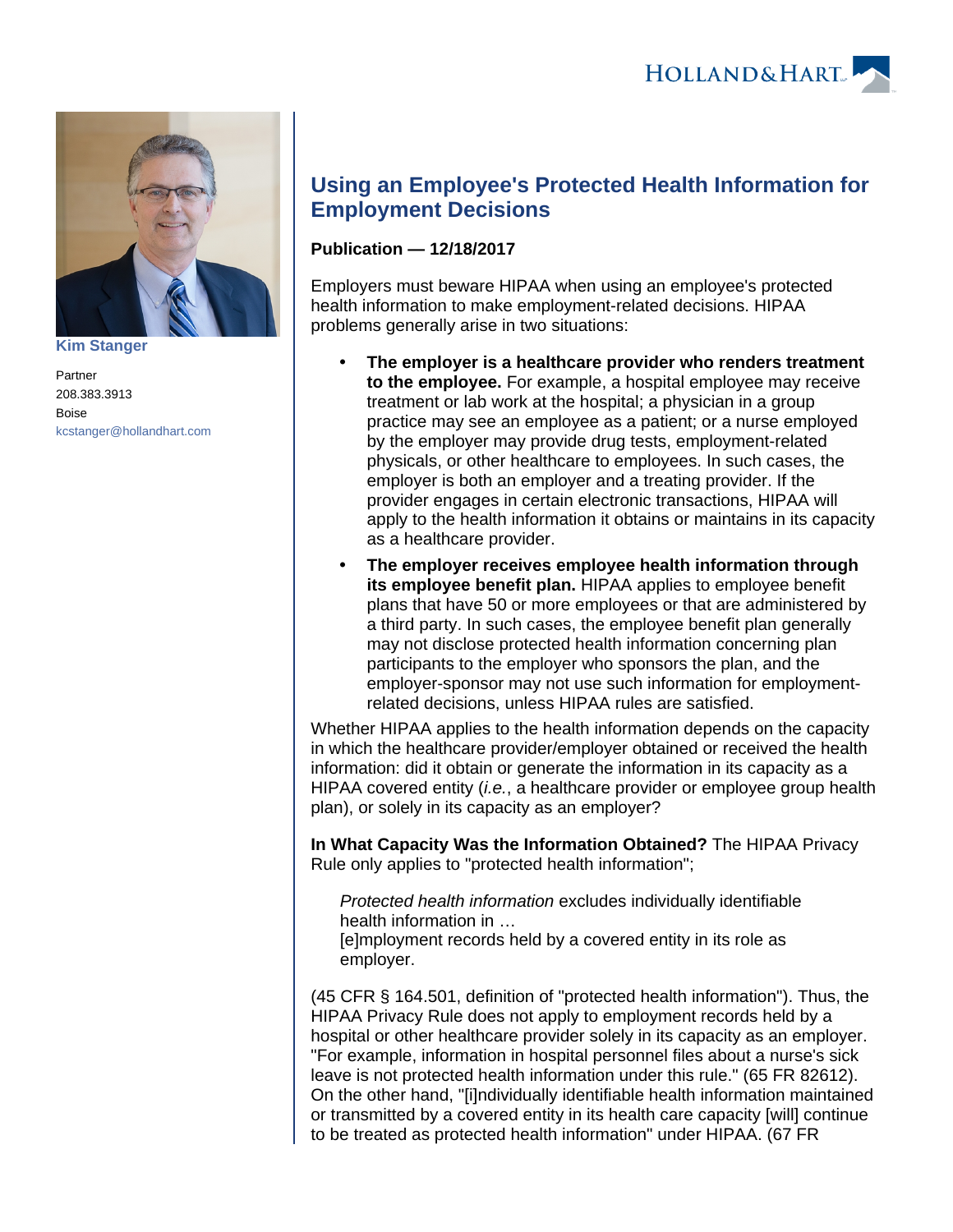

53191). HHS explained the distinction as follows:

drug screening test results will be protected health information when the provider administers the test to the employee, but will not be protected health information when, pursuant to the employee's authorization, the test results are provided to the provider acting as employer and placed in the employee's employment record. Similarly, the results of a fitness for duty exam will be protected health information when the provider administers the test to one of its employees, but will not be protected health information when the results of the fitness for duty exam are turned over to the provider as employer pursuant to the employee's authorization.

(67 FR 53192). HHS commentary that accompanied the final HIPAA Privacy Rule contains a fairly extensive discussion of the issue. (See 67 FR 53192). Among other things, HHS warned:

The Department is sensitive to the concerns of commenters that a covered entity not abuse its access to an employee's individually identifiable health information which it has created or maintains in its health care, not its employer, capacity….

To address these concerns, the Department clarifies that a covered entity must remain cognizant of its dual roles as an employer and as a health care provider [or] health plan…. Individually identifiable health information created, received, or maintained by a covered entity in its health care capacity is protected health information. It does not matter if the individual is a member of the covered entity's workforce or not. Thus, the medical record of a hospital employee who is receiving treatment at the hospital is protected health information and is covered by the [HIPAA Privacy] Rule, just as the medical record of any other patient of that hospital is protected health information and covered by the Rule. The hospital may use that information only as permitted by the Privacy Rule, and in most cases will need the employee's authorization to access or use the medical information for employment purposes. When the individual gives his or her medical information to the covered entity as the employer, such as when submitting a doctor's statement to document sick leave, or when the covered entity as employer obtains the employee's written authorization for disclosure of protected health information, such as an authorization to disclose the results of a fitness for duty examination, that medical information becomes part of the employment record, and, as such, is no longer protected health information. The covered entity as employer, however, may be subject to other laws and regulations applicable to the use or disclosure of information in an employee's employment record. (67 FR 53192).

More recently, in its commentary to the Omnibus Rule, HHS explained:

An entity that maintains an on-site clinic to provide health care to one or more employees may be a HIPAA covered provider to the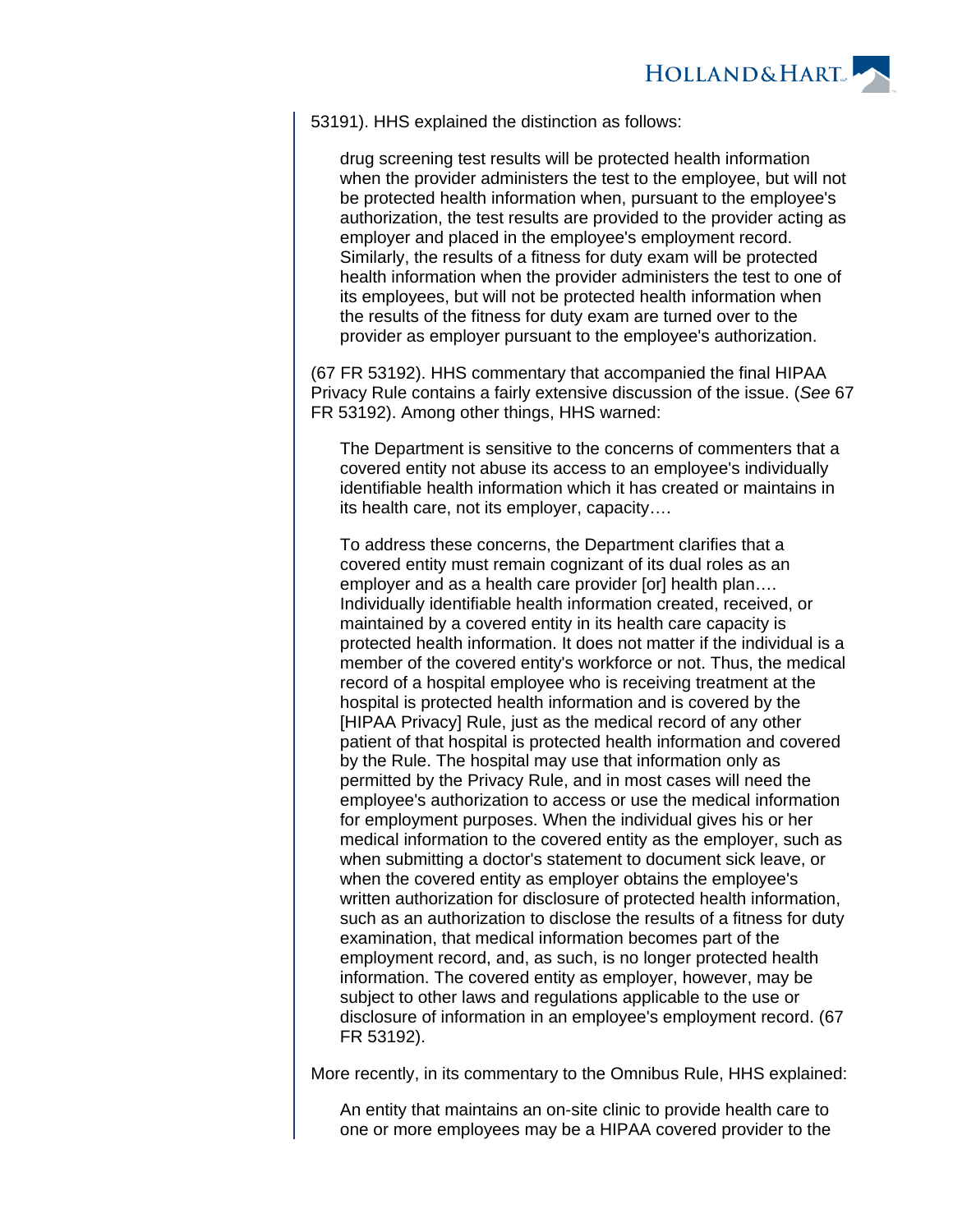

extent the clinic performs one or more covered transactions electronically, such as billing a health plan for the services provided. If covered, the entity need not become a hybrid entity so as to avoid applying the Privacy Rule to health information the entity holds in its role as employer, such as sick leave requests of its employees. Such information is already excluded from the definition of ''protected health information'' as employment records and thus, the Privacy Rule does not apply to this information. However, the identifiable health information the entity holds as a covered health care provider (e.g., the information the clinic holds about employees who have received treatment) is protected health information and generally may not be shared with the employer for employment purposes without the individual's authorization.

#### (78 FR 5589).

In short, healthcare providers or plans must still protect health information they obtain in their role as a healthcare provider or plan. The OCR website reports the following sanctions related to an entity that improperly used employee information:

A hospital employee's supervisor accessed, examined, and disclosed an employee's medical record. OCR's investigation confirmed that the use and disclosure of protected health information by the supervisor was not authorized by the employee and was not otherwise permitted by the Privacy Rule. An employee's medical record is protected by the Privacy Rule, even though employment records held by a covered entity in its role as employer are not. Among other corrective actions to resolve the specific issues in the case, a letter of reprimand was placed in the supervisor's personnel file and the supervisor received additional training about the Privacy Rule. Further, the covered entity counseled the supervisor about appropriate use of the medical information of a subordinate.

(See [https://www.hhs.gov/hipaa/for-professionals/compliance](https://www.hhs.gov/hipaa/for-professionals/compliance-enforcement/examples/all-cases/index.html)[enforcement/examples/all-cases/index.html\)](https://www.hhs.gov/hipaa/for-professionals/compliance-enforcement/examples/all-cases/index.html).

**So What's an Employer to Do?** If the employer obtains health information in its capacity as a healthcare provider or plan, then it must protect the information consistent with the HIPAA Privacy Rule. To access, use or disclose protected health information for employment-related decisions, the provider or plan generally needs one of the following:

**1. The Employee/Patient's HIPAA-Compliant Authorization.** An employer may request the employee's written authorization to access, use or disclose the information. HIPAA authorizations must contain certain elements and statements described in 45 CFR § 164.508, including a description of the intended use and disclosure. For more information about the requirements for valid authorizations, see

<https://www.hollandhart.com/valid-hipaa-authorizations-a-checklist>. In most cases, a healthcare provider may not condition treatment on the provision of the authorization; however, if the purpose of the treatment is to obtain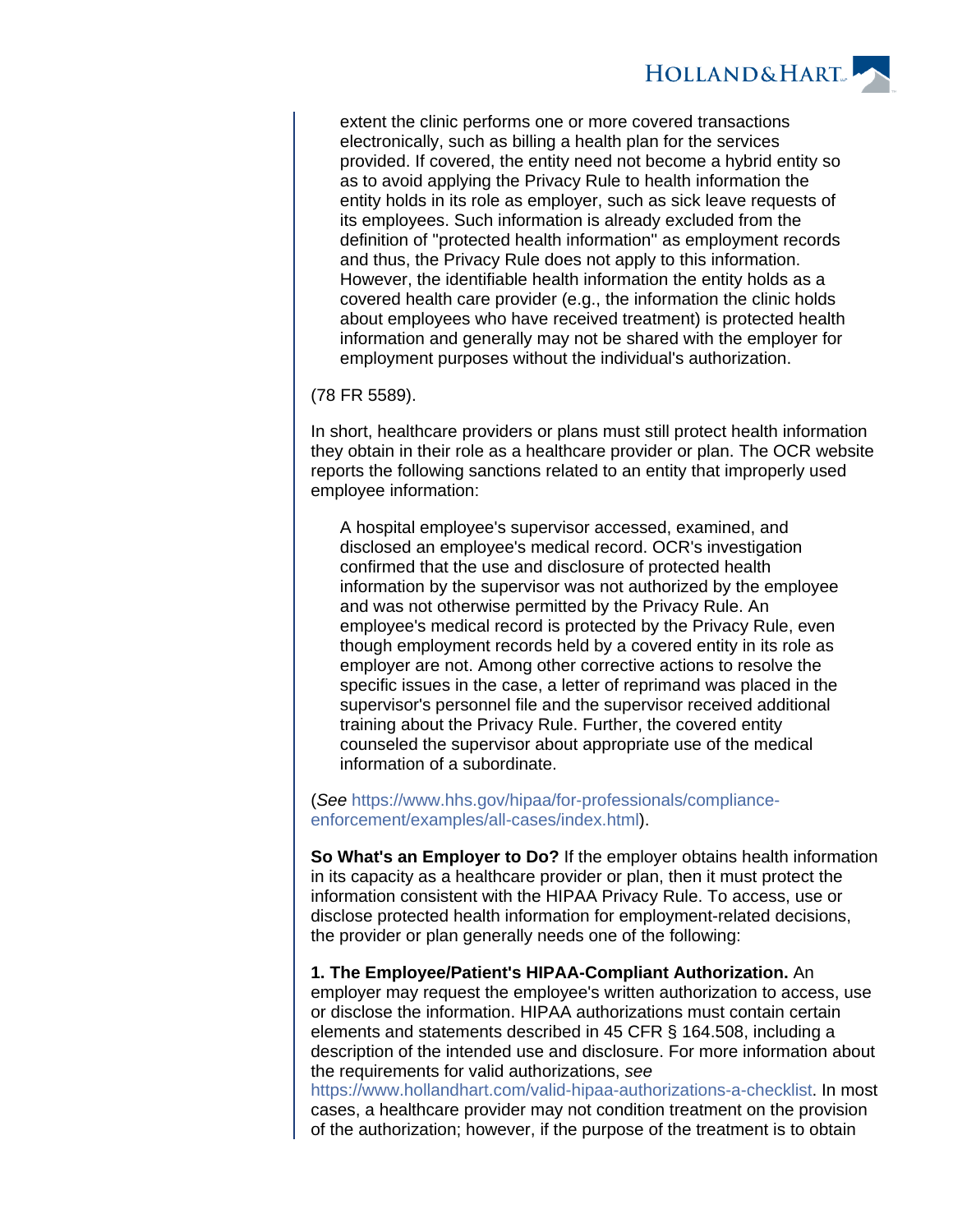

information for disclosure to the employer (e.g., employee drug tests, fitness for duty exams, etc.), the provider may condition the test or treatment on the authorization, i.e., the provider may refuse to conduct the test or exam unless the authorization is given.  $(45 \text{ CFR} \text{S} 164.508(b)(4)(iii))$ ; 65 FR 82516 and 82658). For more information about disclosing test results to employers, see [https://www.hollandhart.com/hipaa-disclosing](https://www.hollandhart.com/hipaa-disclosing-exam-results-to-employers)[exam-results-to-employers.](https://www.hollandhart.com/hipaa-disclosing-exam-results-to-employers) Employers should consult their attorney before taking adverse employment action against an employee based on the employee's refusal to authorize the disclosure of protected health information.

## **2. The Employee/Patient's Written Request to Disclose the**

**Information.** The HIPAA Omnibus Rule created a new way for patients or plan participants to authorize disclosure: a covered entity may (in fact, must) disclose information to third party if the patient requests the disclosure in writing. (45 CFR § 164.524(c)(3)(ii)). Such a request need not contain the elements of a formal HIPAA authorization, and may be combined with another document. For more information about such requests to release information, see [https://www.hollandhart.com/hipaa](https://www.hollandhart.com/hipaa-releases-of-information-per-request-or-authorization)[releases-of-information-per-request-or-authorization](https://www.hollandhart.com/hipaa-releases-of-information-per-request-or-authorization). Although we do not have any authoritative commentary on the issue, it may be possible for an employer to incorporate such a release into its employment documentation, thereby allowing disclosures. Employers should consult with their attorney before attempting to do so.

## **3. A HIPAA Exception that Allows Disclosure without Authorization.**

HIPAA contains several exceptions that may allow disclosure to or use of protected health information by an employer without the employee/patient's authorization in limited situations. For example:

- A covered entity may use or disclose protected health information for certain specified healthcare operations, including quality assessment and improve activities, reviewing the competence of or qualifications of health care professionals, evaluating practitioner performance, credentialing and peer review, management activities, resolution of internal grievances, etc. (45 CFR §§ 164.506 and 164.501, definition of "health care operations").
- A covered entity may use or disclose protected health information to prevent or lessen a serious and imminent threat to the health or safety of a person or the public. (45 CFR § 164.512(j)).
- A covered entity may use or disclose protected health information to the extent required by law.  $(45$  CFR §  $164.512(a)(1))$ .
- A covered entity may use or disclose protected health information for certain public health activities, including disclosures to employers for medical surveillance or reporting work-related injuries as required by OSHA, MSHA, or similar state laws. (45 CFR § 164.512(b)(v)).
- A covered entity may use or disclose protected health information as authorized by and to the extent necessary to comply with workers compensation laws. (45 CFR § 164.512(l)).

Each of these exceptions carry specific conditions; covered entities should